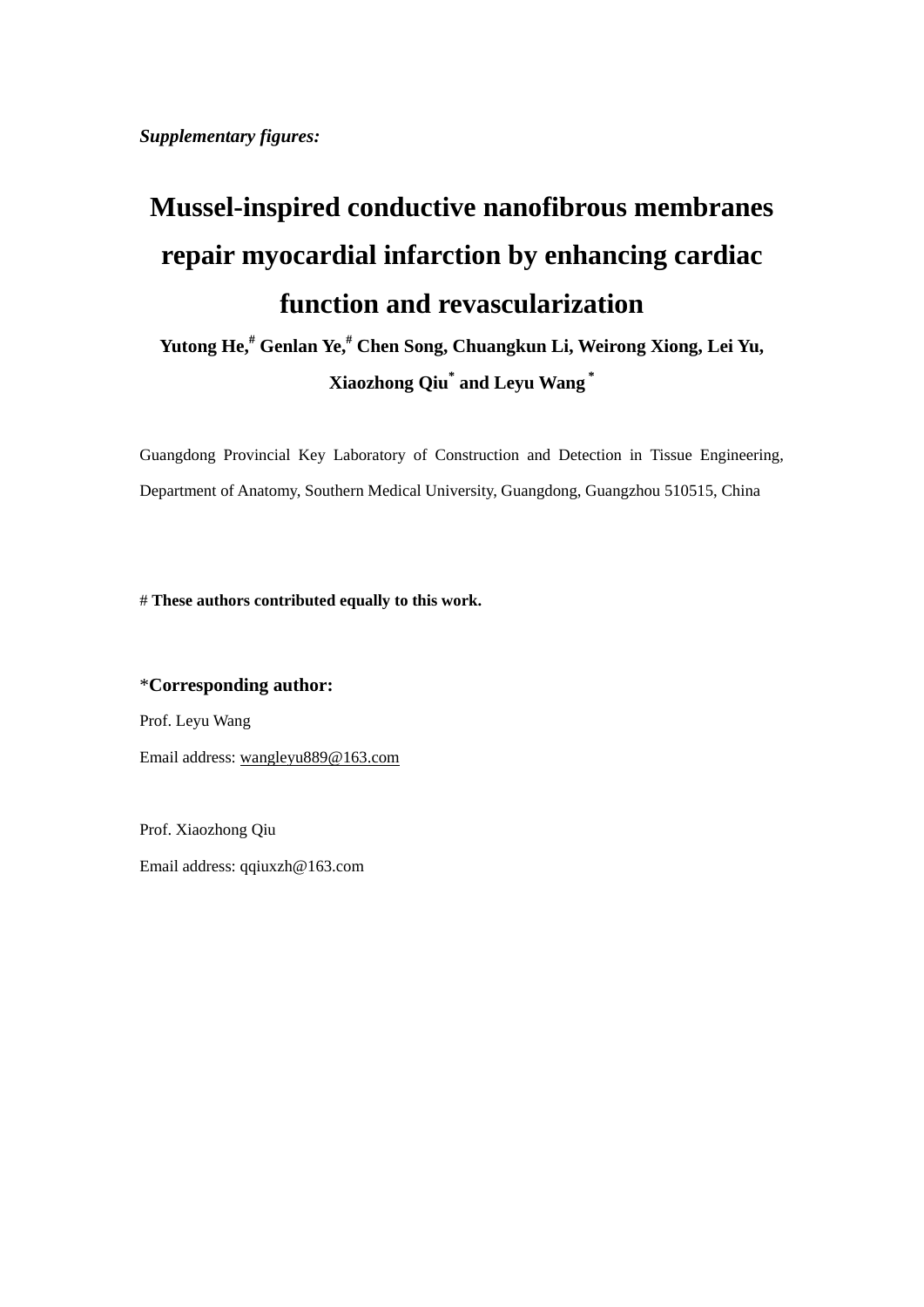

**Figure S1. The biocompatibility of GelMA-Ppy nanoparticles. (A)** Size distribution of GelMA-Ppy nanoparticles assessed by DLS. **(B)** Quantitative cell viability of untreated CMs, 25 mg/mL Ppy-treated CMs, and 50 mg/mL GelMA-Ppy nanoparticles-treated CMs for 1, 3 and 7 days. **(C)** Live/dead staining of untreated cardiac fibroblasts, 25 mg/mL Ppy-treated cardiac fibroblasts, and 50 mg/mL GelMA-Ppy nanoparticles-treated cardiac fibroblasts for 1, 3 and 7 days. The live cells are green and the dead cells are red. Scale bar, 100 µm.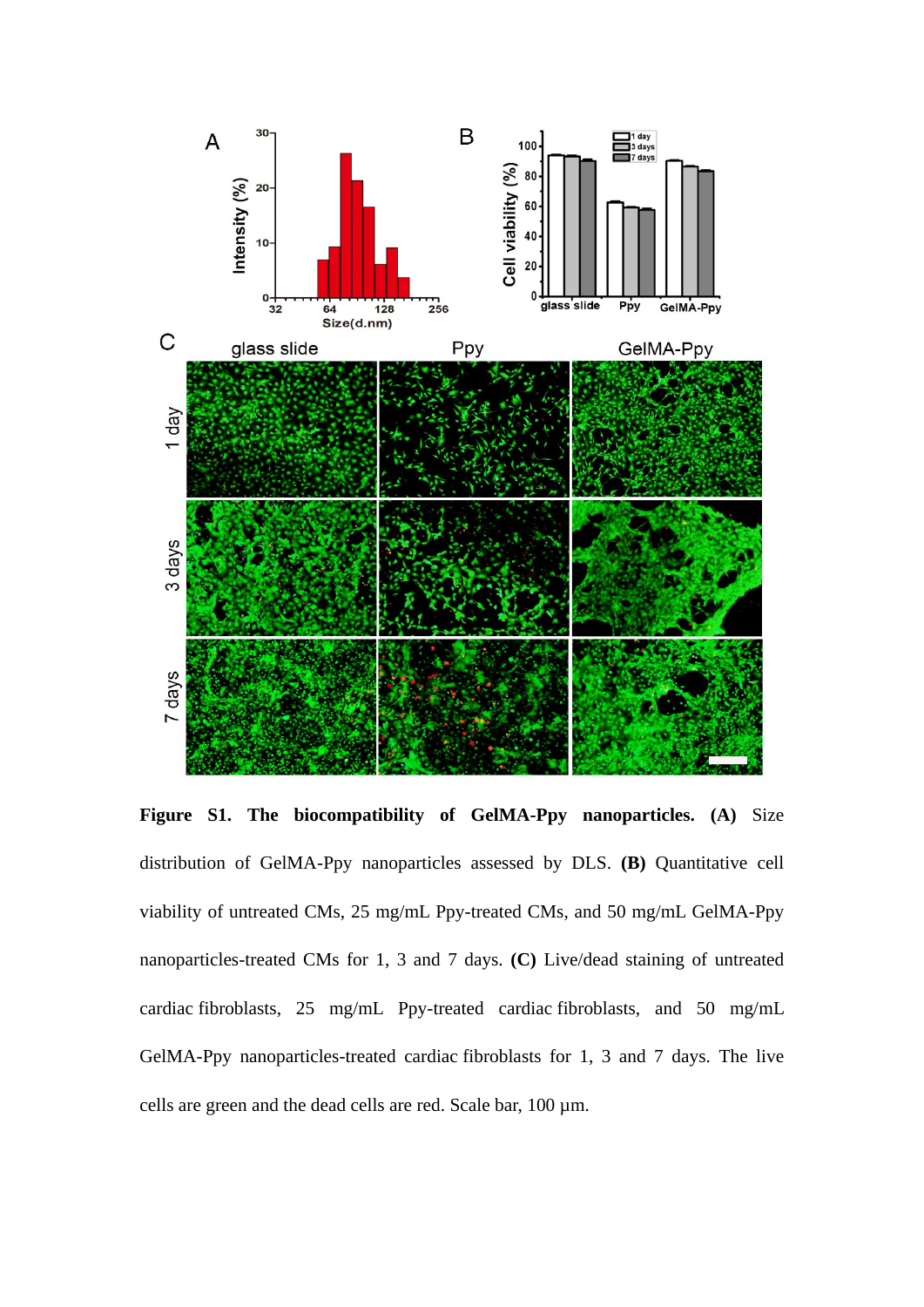

**Figure S2. Characterization of dopa-based conductive membranes. (A)** The energy dispersive analysis of ES (A1) and ES-P50 (A2). **(B)** Contact angle measurements of ES and ES-P50. Data are presented as means  $\pm$  SD. n=10. **(C)** The viability of CMs cultured on various membranes was investigated on 1, 3 and 7 days with CCK-8 assay. ES: pristine ES-GelMA/PCL membrane; ES-P10: dopa-based ES-P10 membrane; ES-P20: dopa-based ES-P20 membrane; ES-P50: dopa-based ES-P50 membrane. All data are presented as mean  $\pm$  SD. ##, p<0.01 between ES and ES-P50;  $\phi\phi$ , p<0.01 between ES-P10 and ES-P50; &, p<0.05 between ES-P20 and ES-P50; &&,  $p<0.01$  between ES-P20 and ES-P50;  $\bullet$ , p<0.05 between ES and ES-P20; \*, p<0.05 between ES-P10 and ES-P20; ξ,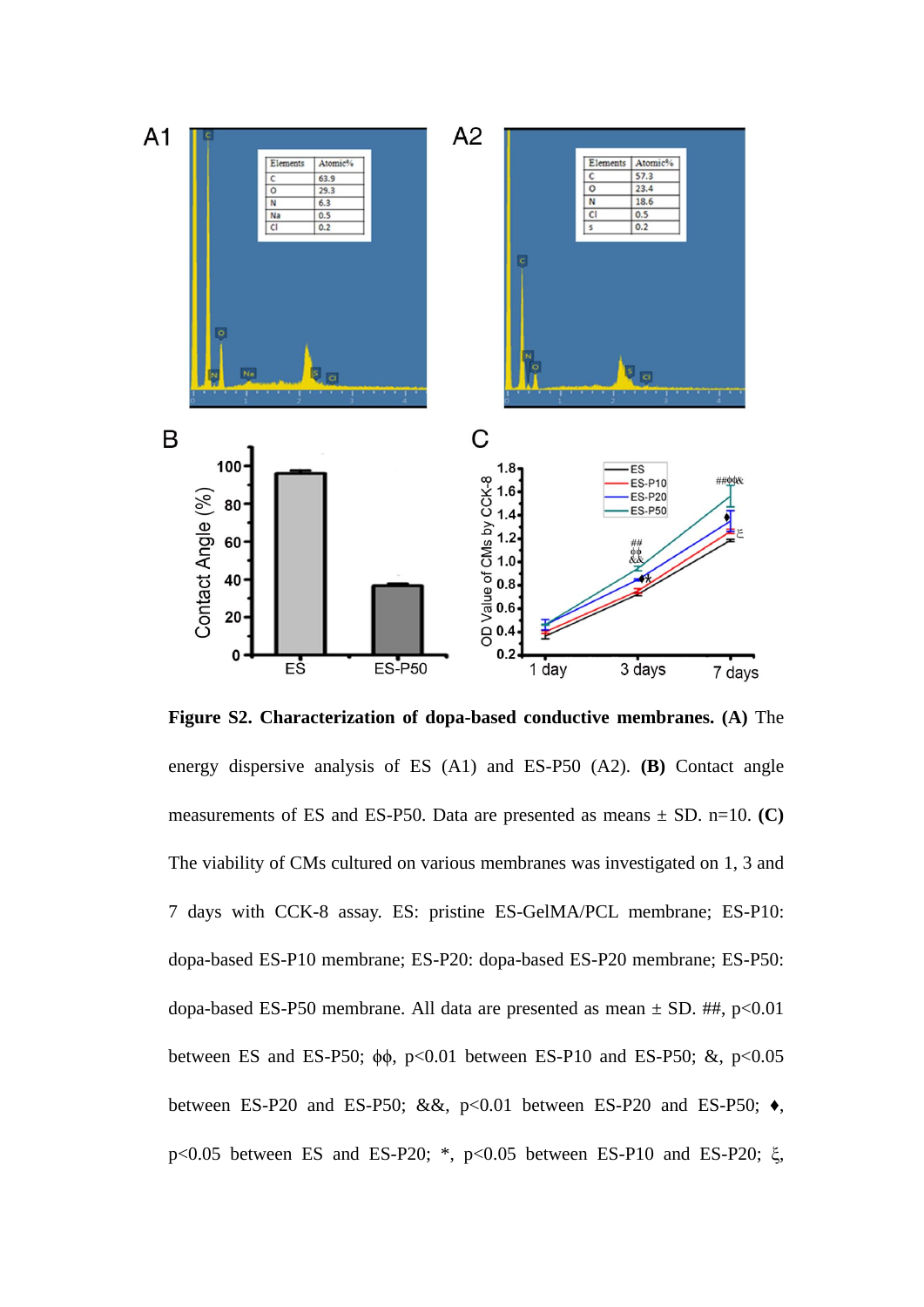

**Figure S3**. **Calcium transient parameters of CMs cultured on different membranes. (A-B)** The calcium transient parameters at day 3 (A) and day 7 **(B)** calculated by ImageJ software according to the data from Figure 4A-B, including the